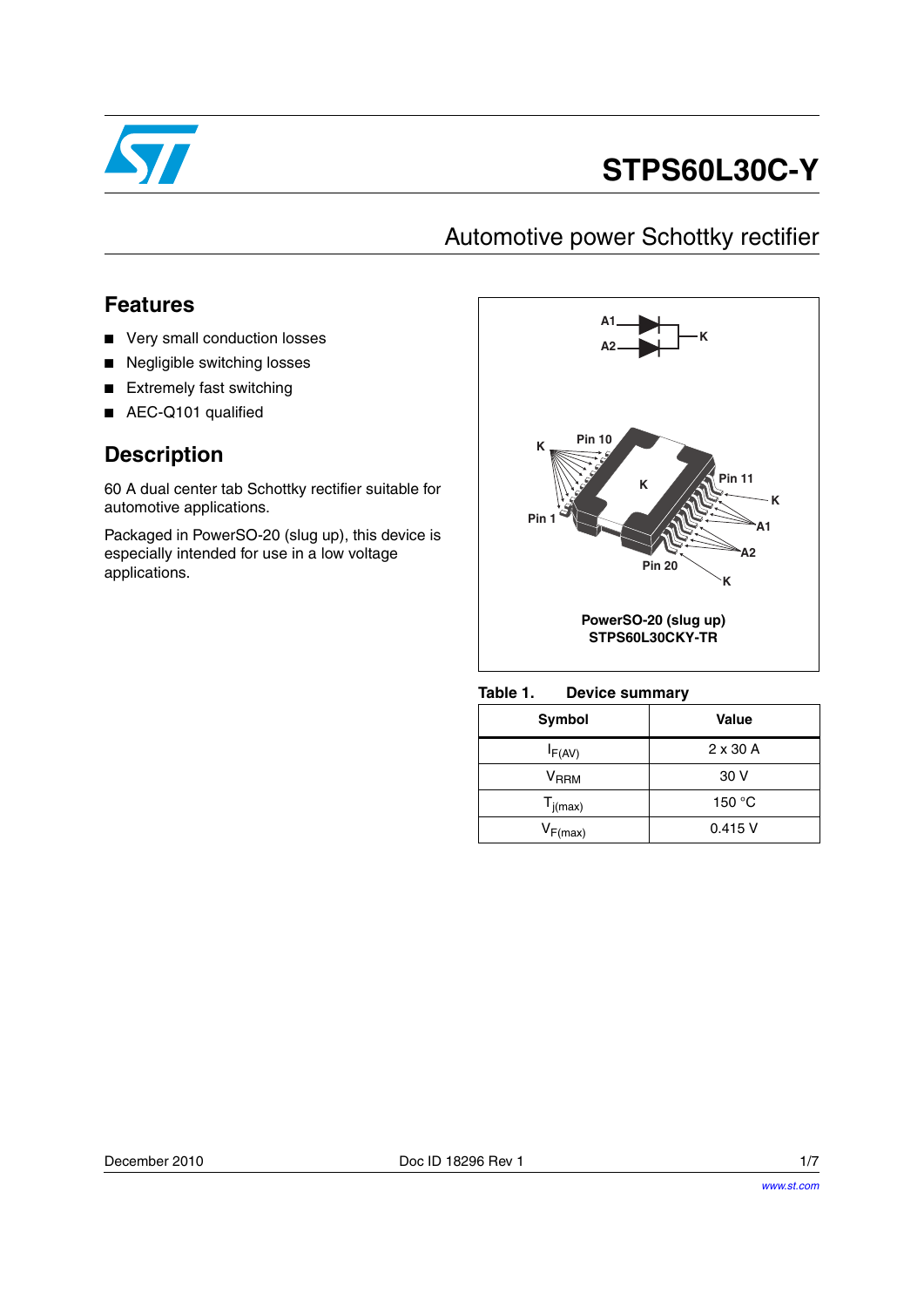## **1 Characteristics**

| Symbol                   | <b>Parameter</b>                                                 | <b>Value</b>                                                               | <b>Unit</b> |  |          |    |
|--------------------------|------------------------------------------------------------------|----------------------------------------------------------------------------|-------------|--|----------|----|
| <b>V<sub>RRM</sub></b>   | Repetitive peak reverse voltage                                  |                                                                            |             |  |          | v  |
| $IF_{(RMS)}^{(1)}$       | Forward rms current                                              |                                                                            |             |  | 45       | А  |
| $IF_{(AV)}^{(1)}$        | Average forward current                                          | $T_c = 130 °C$ , $\delta = 0.5$<br>Per diode<br>Per device<br>Square pulse |             |  | 30<br>60 | A  |
| $I_{FSM}$ <sup>(1)</sup> | Surge non repetitive forward current<br>$t_p = 10$ ms Sinusoidal |                                                                            |             |  | 250      | А  |
| $T_{\text{stg}}$         | Storage temperature range                                        | $-65$ to $+175$                                                            | °C          |  |          |    |
| $T_i$                    | Operating junction temperature range<br>$-40$ to $+150$          |                                                                            |             |  |          | °C |
| T <sub>R</sub>           | $245 + 0/-5$<br>Recommended reflow soldering temperature range   |                                                                            |             |  | °C       |    |

#### Table 2. Absolute rating (limiting value, per diode)

1. All anode pins (A1, A2) must be connected

### **Table 3. Thermal parameters**

| <b>Symbol</b> | <b>Parameter</b> | <b>Value</b>            | Unit         |               |
|---------------|------------------|-------------------------|--------------|---------------|
| $R_{th(j-c)}$ | Junction to case | Per diode<br>Per device | 0.95<br>0.61 | $\degree$ C/W |
| $R_{th(c)}$   | Coupling         |                         | 0.27         | $\degree$ C/W |

When diodes 1 and 2 are used simultaneously:

 $\Delta T_{j(diode 1)} = P_{(diode1)} \times R_{th(j-c)(Per diode)} + P_{(diode 2)} \times R_{th(c)}$ 

#### Table 4. Static electrical characteristics (per diode)

| Symbol                                    | <b>Parameter</b>             | <b>Test conditions</b>       |                 | Min. | Typ.  | Max.  | Unit |
|-------------------------------------------|------------------------------|------------------------------|-----------------|------|-------|-------|------|
| Reverse leakage<br>$I_R^{(1)}$<br>current |                              | $T_i = 25 °C$                | $V_R = V_{RRM}$ |      |       | 2     | mA   |
|                                           | $\overline{T_i}$ = 125 °C    |                              |                 |      | 400   | mA    |      |
| $V_F^{(1)}$ (2)<br>Forward voltage drop   | $T_i = 25 °C$                | $I_F = 10 A$                 |                 |      | 0.420 |       |      |
|                                           | $T_i = 125 °C$ $ I_F = 10 A$ |                              |                 |      | 0.310 | ν     |      |
|                                           | $T_i = 25 °C$                | $I_F = 30 A$                 |                 |      | 0.490 |       |      |
|                                           |                              | $T_i = 125 °C$ $ I_F = 30 A$ |                 |      |       | 0.415 |      |

1. Pulse test :  $t_p = 380 \text{ }\mu\text{s}, \delta < 2\%$ 

2. All anode pins (A1, A2) must be connected

To evaluate the maximum conduction losses use the following equation:

 $P = 0.315 \times I_{F(AV)} + 0.00333 \times I_{F}^{2}$ (RMS)

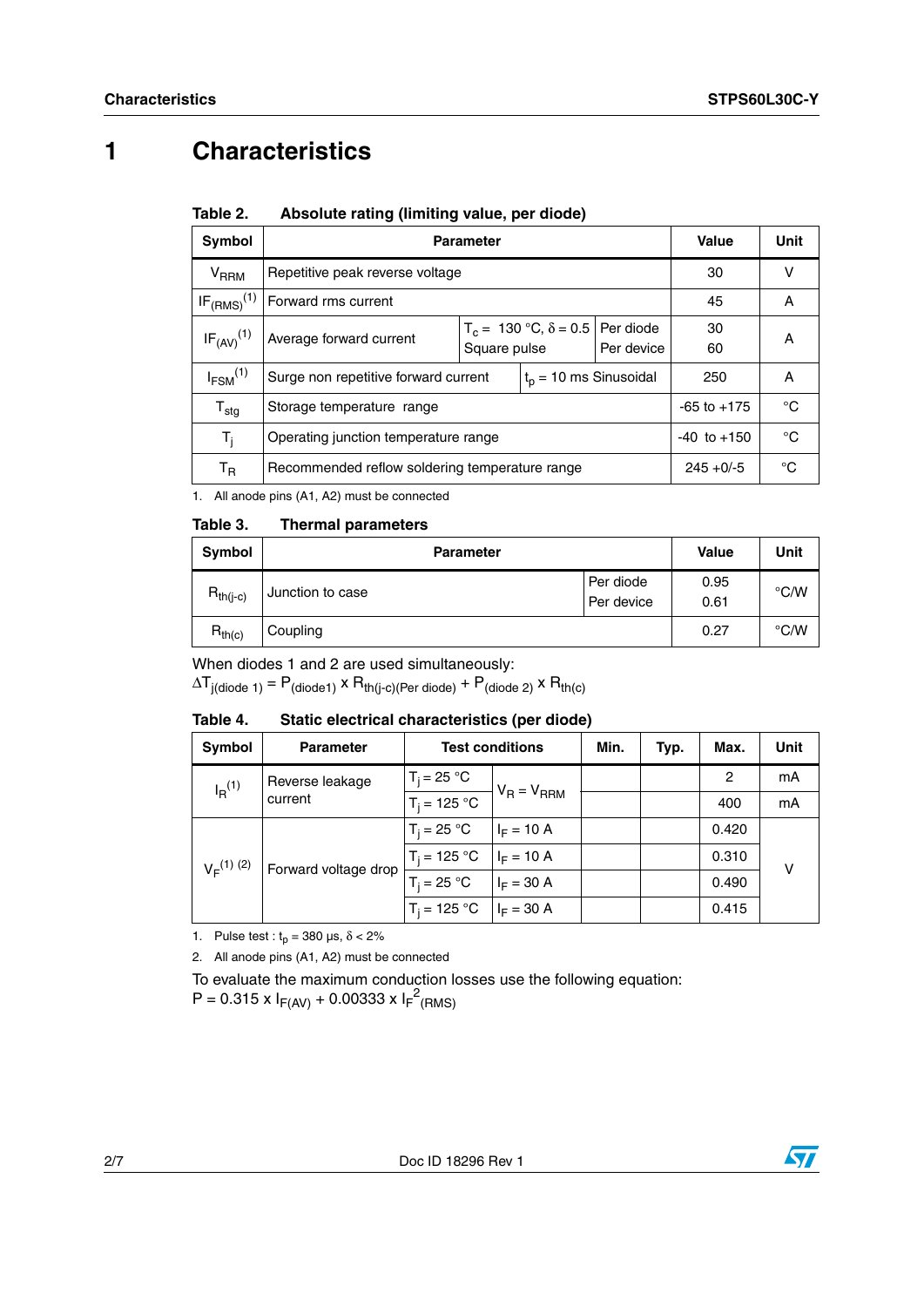### **Figure 1. Average forward power dissipation versus average forward current**





### **Figure 3. Non repetetive surge peak forward current versus overload duration (maximum values)**





 **Figure 5. Reverse leakage current versus reverse voltage applied (per diode) (typical values)**



**Figure 6. Junction capacitance versus reverse voltage applied (per diode) (typical values)**

**1.E-05 1.E-04 1.E-03 1.E-02 1.E-01 1.E+00 1.E+01**



**0.0**



 $\mathbf{t}_\mathrm{p}(\mathbf{s})$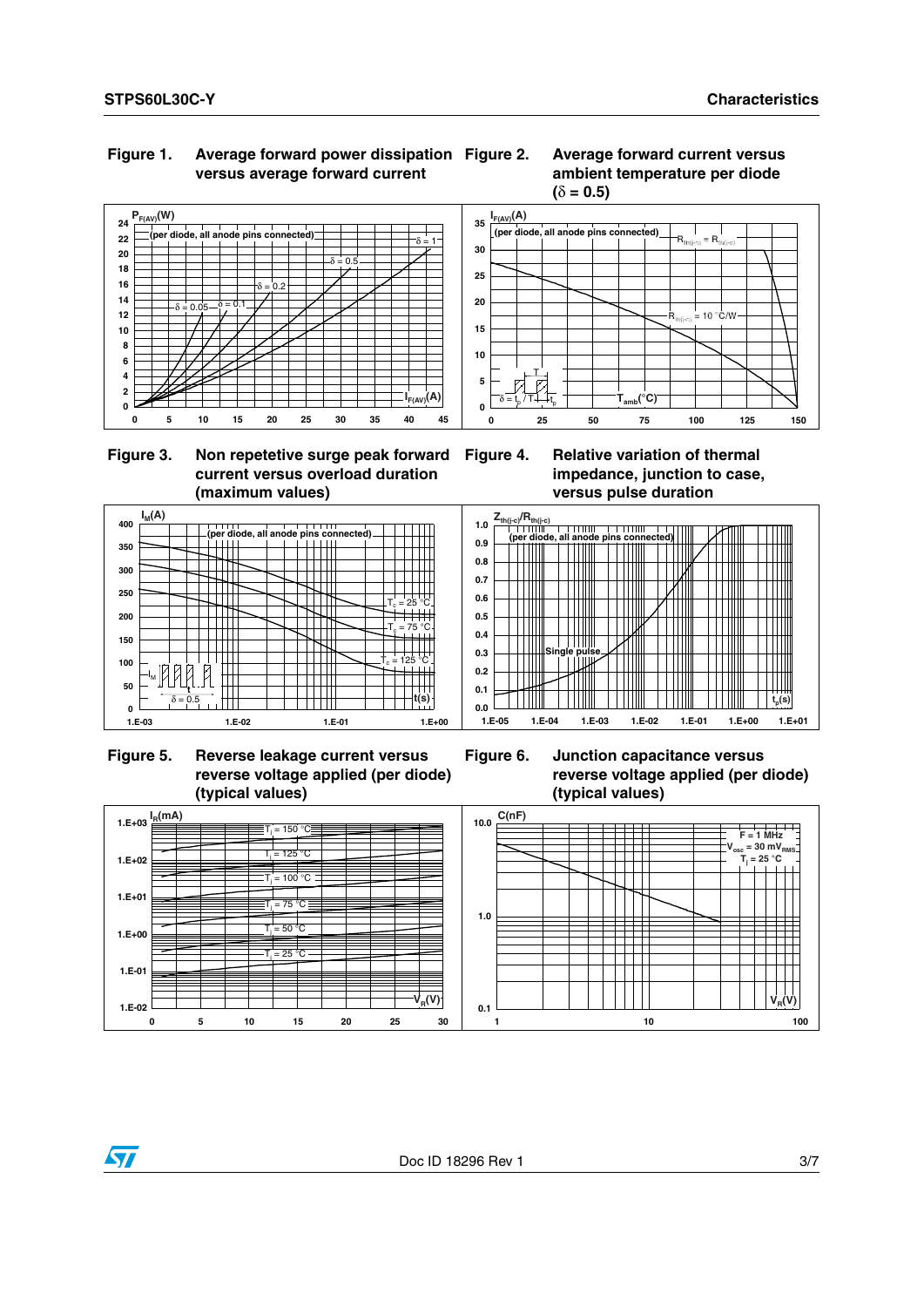|    | - J - - - - - 1                                                  |
|----|------------------------------------------------------------------|
| 60 | $I_{FM}(A)$                                                      |
|    | (per diode, all anode pins connected)                            |
| 50 | $T_i = 125 °C$<br>(Maximum values)                               |
| 40 | $T_i = 125 °C$                                                   |
| 30 | (Typical values)                                                 |
| 20 |                                                                  |
|    | $T_i = 25 °C$                                                    |
| 10 | (Maximum values) <sup>-</sup><br>$V_{FM}(V)$                     |
| 0  |                                                                  |
|    | 0.00 0.05 0.10 0.15 0.20 0.25 0.30 0.35 0.40 0.45 0.50 0.55 0.60 |

**Figure 7. Forward voltage drop versus forward current**

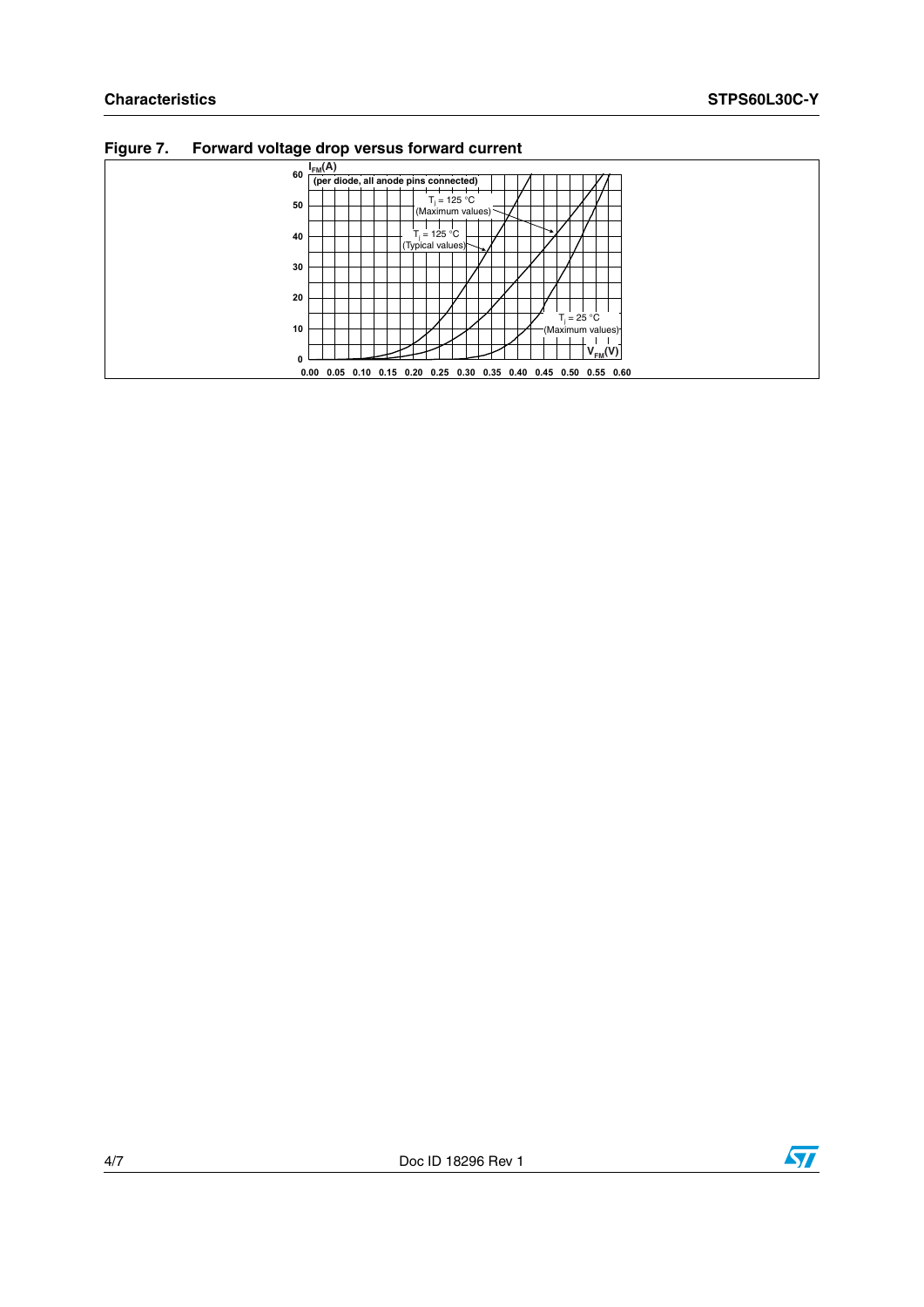## **2 Package information**

In order to meet environmental requirements, ST offers these devices in different grades of ECOPACK® packages, depending on their level of environmental compliance. ECOPACK® specifications, grade definitions and product status are available at: **www.st.com**. ECOPACK® is an ST trademark.

|                                                                                                                                                                                                                                                                                                                                                                                                                                                                             |                | <b>Dimensions</b>   |                   |              |             |       |              |
|-----------------------------------------------------------------------------------------------------------------------------------------------------------------------------------------------------------------------------------------------------------------------------------------------------------------------------------------------------------------------------------------------------------------------------------------------------------------------------|----------------|---------------------|-------------------|--------------|-------------|-------|--------------|
|                                                                                                                                                                                                                                                                                                                                                                                                                                                                             | Ref            |                     | <b>Millimeter</b> |              |             | Inch  |              |
|                                                                                                                                                                                                                                                                                                                                                                                                                                                                             |                | Min.                | Typ.              | Max.         | Min.        | Typ.  | Max.         |
|                                                                                                                                                                                                                                                                                                                                                                                                                                                                             | A              | 3.25                |                   | 3.5          | 0.128       |       | 0.138        |
|                                                                                                                                                                                                                                                                                                                                                                                                                                                                             | A2             | 3                   | 3.15              | 3.3          | 0.118       | 0.124 | 0.13         |
|                                                                                                                                                                                                                                                                                                                                                                                                                                                                             | A4             | 0.8                 |                   | $\mathbf{1}$ | 0.031       |       | 0.039        |
| $\begin{array}{c c c c c c c c} \hline & a & a & b \\ \hline & a & b & c \\ \hline & a & b & d & d \\ \hline & a & b & d & d \\ \hline & a & b & d & d \\ \hline & a & b & d & d \\ \hline & a & b & d & d & d \\ \hline & a & b & d & d & d \\ \hline & a & b & d & d & d \\ \hline & a & b & d & d & d & d \\ \hline & a & b & d & d & d & d \\ \hline & a & b & d & d & d & d \\ \hline & a & b & d & d & d & d \\ \hline & a & b & d & d & d & d \\ \hline & a & b & d$ | A <sub>5</sub> | 0.15                | 0.2               | 0.25         | 0.006       | 0.008 | 0.01         |
| $\overline{\phantom{a}}$                                                                                                                                                                                                                                                                                                                                                                                                                                                    | a1             | 0.03                |                   | $-0.04$      | 0.0012      |       | $-0.0016$    |
|                                                                                                                                                                                                                                                                                                                                                                                                                                                                             | b              | 0.4                 |                   | 0.53         | 0.016       |       | 0.021        |
| $_{\rm E}$ 3<br>有<br>$\omega$                                                                                                                                                                                                                                                                                                                                                                                                                                               | $\mathbf{C}$   | 0.23                |                   | 0.32         | 0.009       |       | 0.012        |
| DETAIL A<br>0.35                                                                                                                                                                                                                                                                                                                                                                                                                                                            | $D^{(1)}$      | 15.8                |                   | 16           | 0.622       |       | 0.63         |
|                                                                                                                                                                                                                                                                                                                                                                                                                                                                             | D <sub>1</sub> | 9.4                 |                   | 9.8          | 0.37        |       | 0.385        |
| <b>DETAILA</b><br>PSO20DME<br>$\prec$                                                                                                                                                                                                                                                                                                                                                                                                                                       | D <sub>2</sub> |                     | $\mathbf{1}$      |              |             | 0.039 |              |
| D2 (x2)<br>$_\mathrm{m}^-$<br>A <sub>2</sub>                                                                                                                                                                                                                                                                                                                                                                                                                                | E              | 13.9                |                   | 14.5         | 0.547       |       | 0.57         |
| 2<br>$\frac{0}{1}$<br>÷.                                                                                                                                                                                                                                                                                                                                                                                                                                                    | $E1^{(1)}$     | 10.9                |                   | 11.1         | 0.429       |       | 0.437        |
|                                                                                                                                                                                                                                                                                                                                                                                                                                                                             | E <sub>2</sub> |                     |                   | 2.9          |             |       | 0.114        |
|                                                                                                                                                                                                                                                                                                                                                                                                                                                                             | E <sub>3</sub> | 5.8                 |                   | 6.2          | 0.228       |       | 0.244        |
| $\overline{\phantom{0}}$<br>I<br>ā<br>63<br>$\mathbf{\Omega}$                                                                                                                                                                                                                                                                                                                                                                                                               | e              | 1.12                | 1.27              | 1.42         | 0.044       | 0.05  | 0.056        |
|                                                                                                                                                                                                                                                                                                                                                                                                                                                                             | e3             |                     | 11.43             |              |             | 0.45  |              |
| $\Box$<br>$\rm ^{\circ}$                                                                                                                                                                                                                                                                                                                                                                                                                                                    | G              | $\mathsf{O}\xspace$ |                   | 0.1          | $\mathsf 0$ |       | 0.004        |
| $h \times 45^\circ$                                                                                                                                                                                                                                                                                                                                                                                                                                                         | Н              | 15.5                |                   | 15.9         | 0.61        |       | 0.625        |
| $E$ 2                                                                                                                                                                                                                                                                                                                                                                                                                                                                       | h              |                     |                   | 1.1          |             |       | 0.043        |
|                                                                                                                                                                                                                                                                                                                                                                                                                                                                             | L              | 0.8                 |                   | 1.1          | 0.031       |       | 0.043        |
|                                                                                                                                                                                                                                                                                                                                                                                                                                                                             | ${\sf N}$      |                     |                   | $10^{\circ}$ |             |       | $10^{\circ}$ |
|                                                                                                                                                                                                                                                                                                                                                                                                                                                                             | $\mathsf R$    |                     | 0.6               |              |             | 0.024 |              |
|                                                                                                                                                                                                                                                                                                                                                                                                                                                                             | $\mathbf S$    | $\mathsf{O}^\circ$  |                   | $8^{\circ}$  | $0^{\circ}$ |       | $8^{\circ}$  |
|                                                                                                                                                                                                                                                                                                                                                                                                                                                                             | $\sf V$        | $5^{\circ}$         |                   | $7^\circ$    | $5^{\circ}$ |       | $7^\circ$    |

Table 5. **Table 5. PowerSO-20 (slug up) dimensions**

1. These measurements do not include mold flash or protrusions. Mold flash or protrusions shall not exceed 0.15 mm (0.006"). Critical dimensions: E, a1, e, and G.

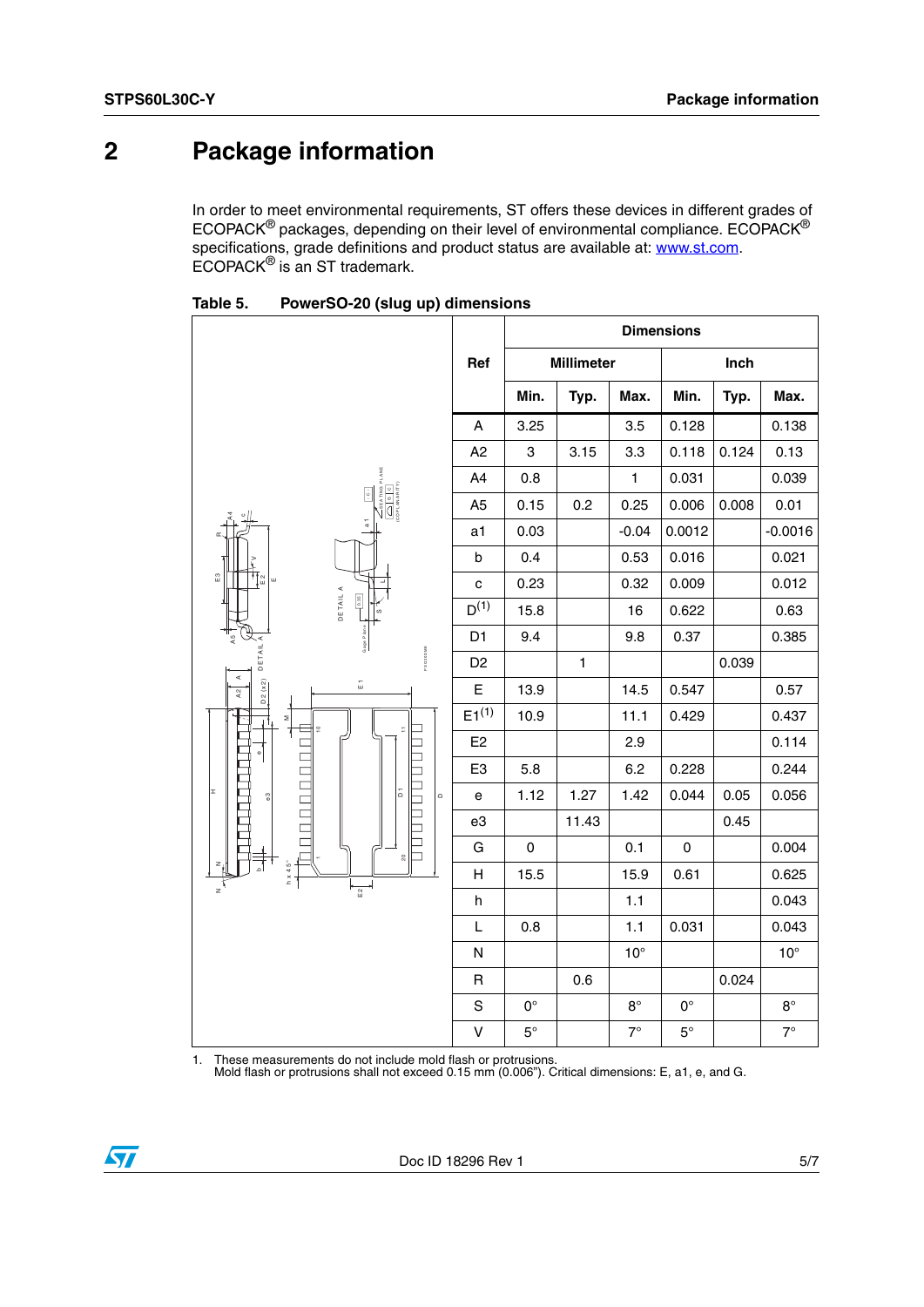## **3 Ordering information**

#### Table 6. **Ordering information**

| Order code      | Marking   | Weiaht<br>Package |        | <b>Base gtv</b> | Deliverv mode |
|-----------------|-----------|-------------------|--------|-----------------|---------------|
| STPS60L30CKY-TR | PS60L30CY | PowerSO-20        | 1.93 g | 600             | Tape and reel |

## **4 Revision history**

#### Table 7. **Document revision history**

| Date        | <b>Revision</b> | <b>Changes</b> |
|-------------|-----------------|----------------|
| 02-Dec-2010 |                 | First issue.   |